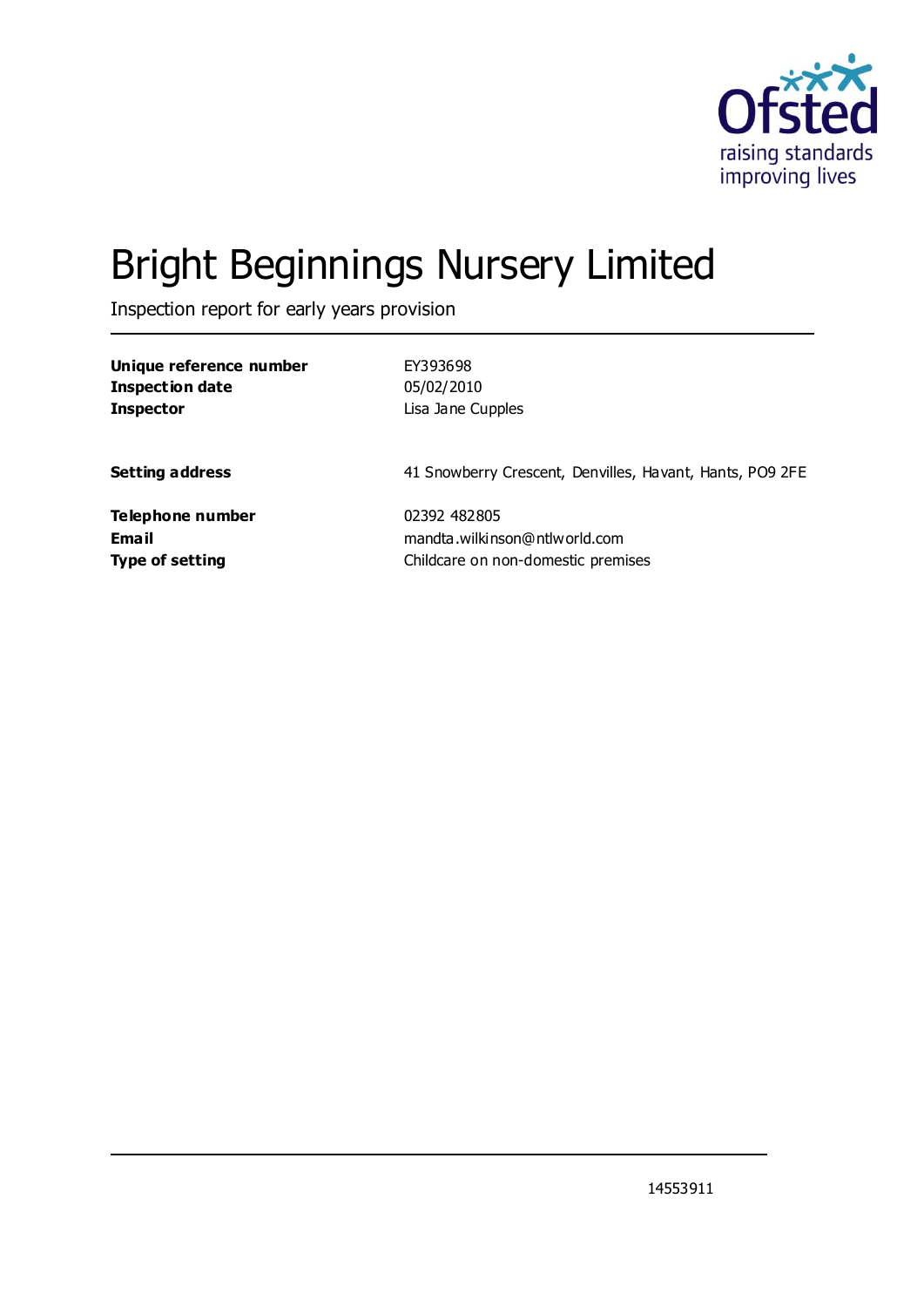The Office for Standards in Education, Children's Services and Skills (Ofsted) regulates and inspects to achieve excellence in the care of children and young people, and in education and skills for learners of all ages. It regulates and inspects childcare and children's social care, and inspects the Children and Family Court Advisory Support Service (Cafcass), schools, colleges, initial teacher training, work-based learning and skills training, adult and community learning, and education and training in prisons and other secure establishments. It rates council children's services, and inspects services for looked after children, safeguarding and child protection.

If you would like a copy of this document in a different format, such as large print or Braille, please telephone 0300 123 1231, or email enquiries@ofsted.gov.uk.

You may copy all or parts of this document for non-commercial educational purposes, as long as you give details of the source and date of publication and do not alter the information in any way.

Royal Exchange Buildings St Ann's Square Manchester M2 7LA

T: 0300 123 1231 Textphone: 0161 618 8524 E: enquiries@ofsted.gov.uk W: [www.ofsted.gov.uk](http://www.ofsted.gov.uk/)

© Crown copyright 2009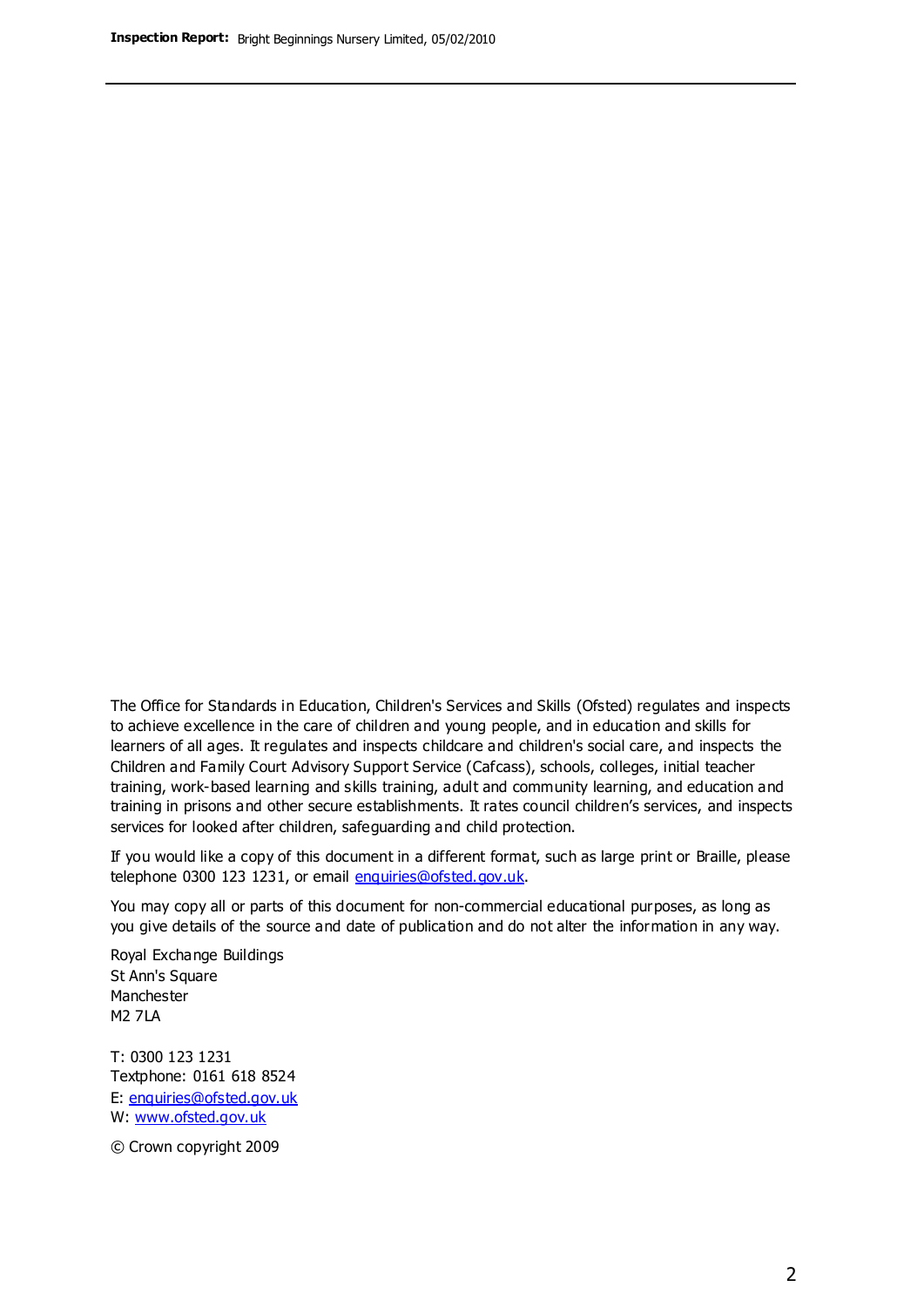### **Introduction**

This inspection was carried out by Ofsted under Sections 49 and 50 of the Childcare Act 2006 on the quality and standards of the registered early years provision. 'Early years provision' refers to provision regulated by Ofsted for children from birth to 31 August following their fifth birthday (the early years age group). The registered person must ensure that this provision complies with the statutory framework for children's learning, development and welfare, known as the *Early* Years Foundation Stage.

The provider must provide a copy of this report to all parents with children at the setting where reasonably practicable. The provider must provide a copy of the report to any other person who asks for one, but may charge a fee for this service (The Childcare (Inspection) Regulations 2008 regulations 9 and 10).

The setting also makes provision for children older than the early years age group which is registered on the voluntary and/or compulsory part(s) of the Childcare Register. This report does not include an evaluation of that provision, but a comment about compliance with the requirements of the Childcare Register is included in Annex B.

Please see our website for more information about each childcare provider. We publish inspection reports, conditions of registration and details of complaints we receive where we or the provider take action to meet the requirements of registration.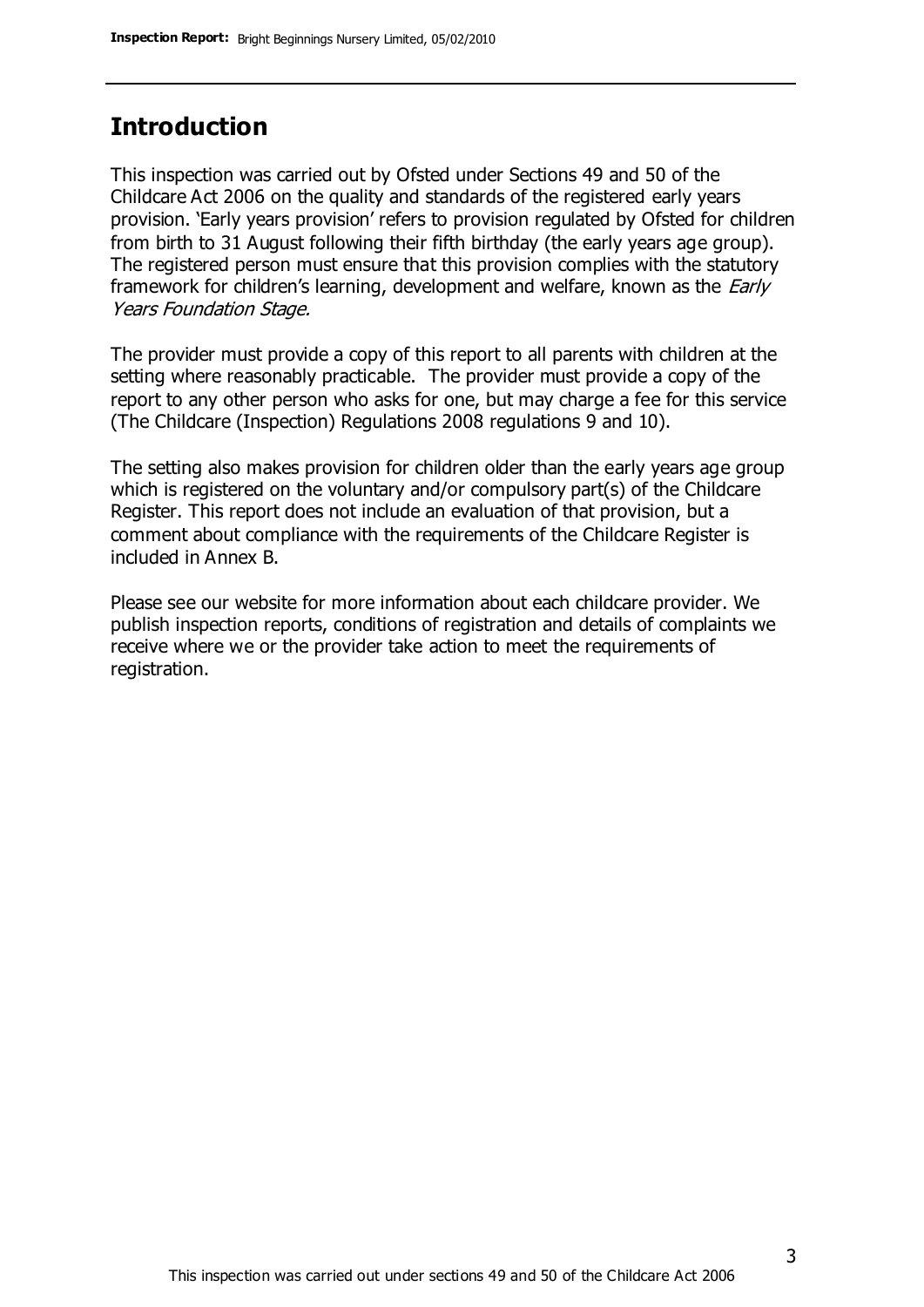### **Description of the setting**

Bright Beginnings Nursery Limited first registered in 2009. It is a privately owned setting, providing services for the local community and surrounding areas. The nursery operates from a converted church building in Denvilles, a residential area on the outskirts of Havant in Hampshire. The building has wide entrances and doorways and all rooms are on the ground floor making it accessible. There are two main base rooms for different age groups, with sleep and toileting facilities. The nursery is open each weekday from 7.45am to 6.00pm for 50 weeks of the year. All children have access to a fully secure outdoor play area.

The nursery is registered to provide care for a maximum of 42 children at any one time on the Early Years Register and the compulsory part of the Childcare Register. There are currently 39 children in the early years age group on roll and four older children who attend the after school club. Children are able to attend for a variety of sessions.

The owner is a qualified teacher and she employs a full-time experienced and qualified manager to oversee the day to day running of the nursery. There are three additional members of staff employed to work directly with the children. Of these, one holds a relevant qualification and two are working towards a qualification.

### **The overall effectiveness of the early years provision**

Overall the quality of the provision is satisfactory.

All children are happy and settled during their time at the nursery and most children's learning and development is supported. However, there are some weaknesses in the systems used to monitor and track the children's progress and the deployment of the staff team. However, the owner and the staff work closely together. In addition, the owner has a clear vision of what she wishes to achieve within the setting, and is already formulating plans to further improve outcomes for children. Safeguarding is a key strength, ensuring all children are protected, safe and secure during their time at the nursery.

### **What steps need to be taken to improve provision further?**

To further improve the early years provision the registered person should:

- further extend information gathered about children's starting points in relation to their learning and development, to ensure that this is used to offer sufficient challenge and stimulation as soon as they begin to attend the setting
- continue to develop the observation system to clearly identify the children's next learning steps and enable staff to plan purposeful activities and experiences to fully extend the children's learning and development in all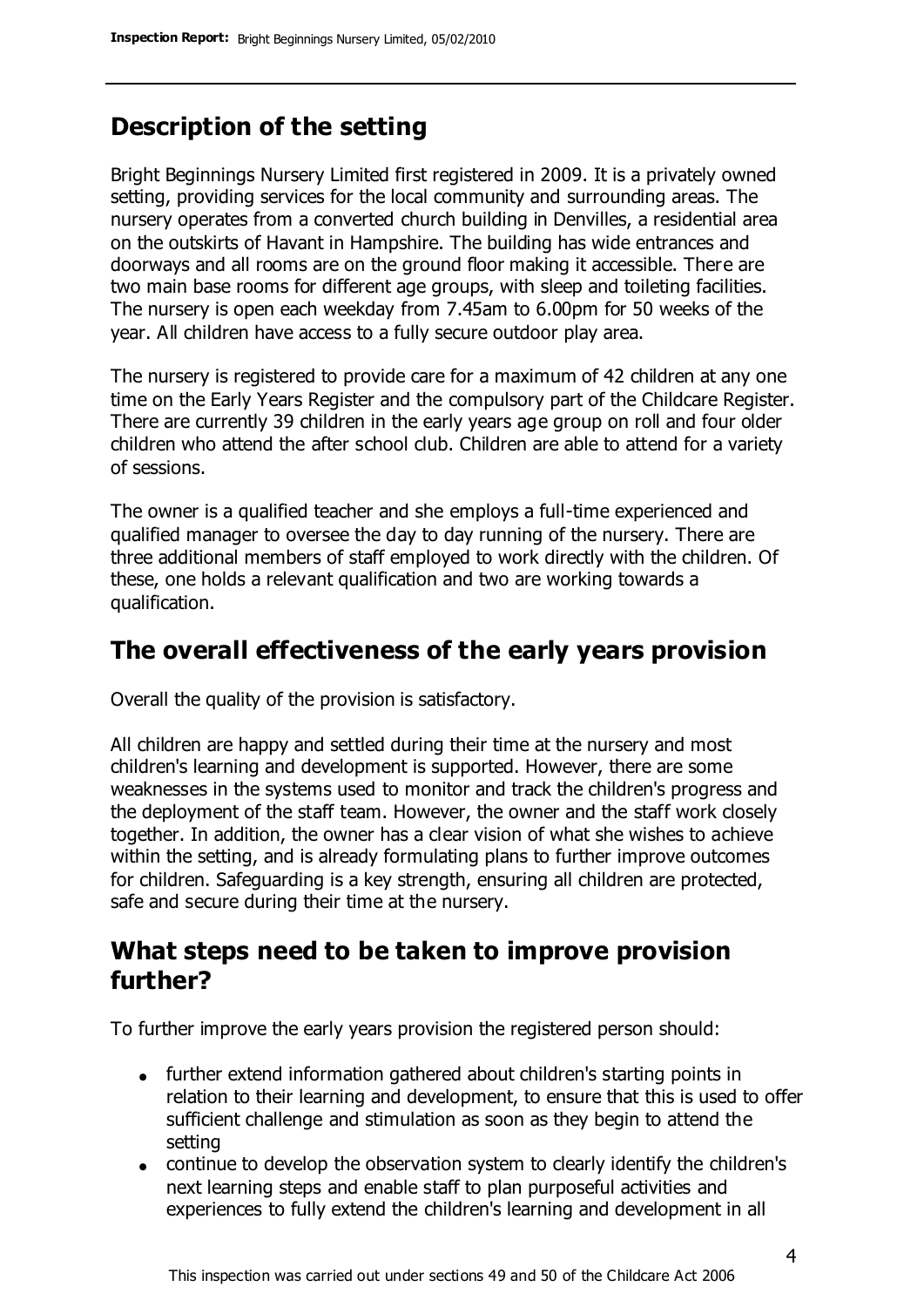areas

- further develop systems to incorporate parents' comments into children's individual records to ensure they contribute to, and are fully involved with, their child's learning on a regular basis
- organise the deployment of staff to ensure the individual needs of all children are being met throughout the day, with particular regard to the pre-school room.

### **The effectiveness of leadership and management of the early years provision**

Children are protected during their time at the nursery because staff have a clear understanding of child protection procedures and know how to implement them to safeguard the children in their care. The policies and procedures are shared with parents to ensure they are fully aware of the setting's safeguarding role and responsibilities. Robust recruitment and vetting procedures are implemented effectively to ensure all staff are suitable to work with the children. Detailed written risk assessments and daily checks are completed to ensure the play and learning environment is safe and secure for children at all times. A full and comprehensive induction programme and appraisal system is used to monitor the ongoing suitability of staff and new recruits.

All children have access to a wide range of resources, activities and experiences during their time at the nursery. Equipment and play materials are stored at a low level, ensuring all children can access them independently, increasing their freedom of choice and decision-making skills. The layout of the rooms enables children to self-select and take part in small and large group activities. They are able to move around freely and enjoy a range of table top and floor based activities. Staff are skilled at differentiating the activities to reflect the varying ages and stages of children, ensuring they can participate fully. However, at times, the poor deployment of staff leads to some children in the pre-school room not being fully supported or stimulated. Children have access to some multicultural resources to begin to develop their understanding of diversity.

The owner and staff team work hard to identify areas for development and use ongoing action plans to improve the outcomes for children. For example, the layout of the play rooms have been reviewed and changed to provide a more enabling environment for the children. Day to day evaluation procedures are in the early stages and are still being developed. For example, there are identified weaknesses in the system to track and monitor the children's individual progress, which have not yet been addressed. Staff have attended training courses to increase their knowledge and understanding of the Early Years Foundation Stage (EYFS). They are proactive in seeking advice and support from the local authority as they strive to continually improve the setting for the benefit of the children who attend.

Parents are able to talk to the staff at any time and staff record detailed information about the children's care and welfare requirements. For example, daily sleep routines and dietary requirements are known by all staff, ensuring children's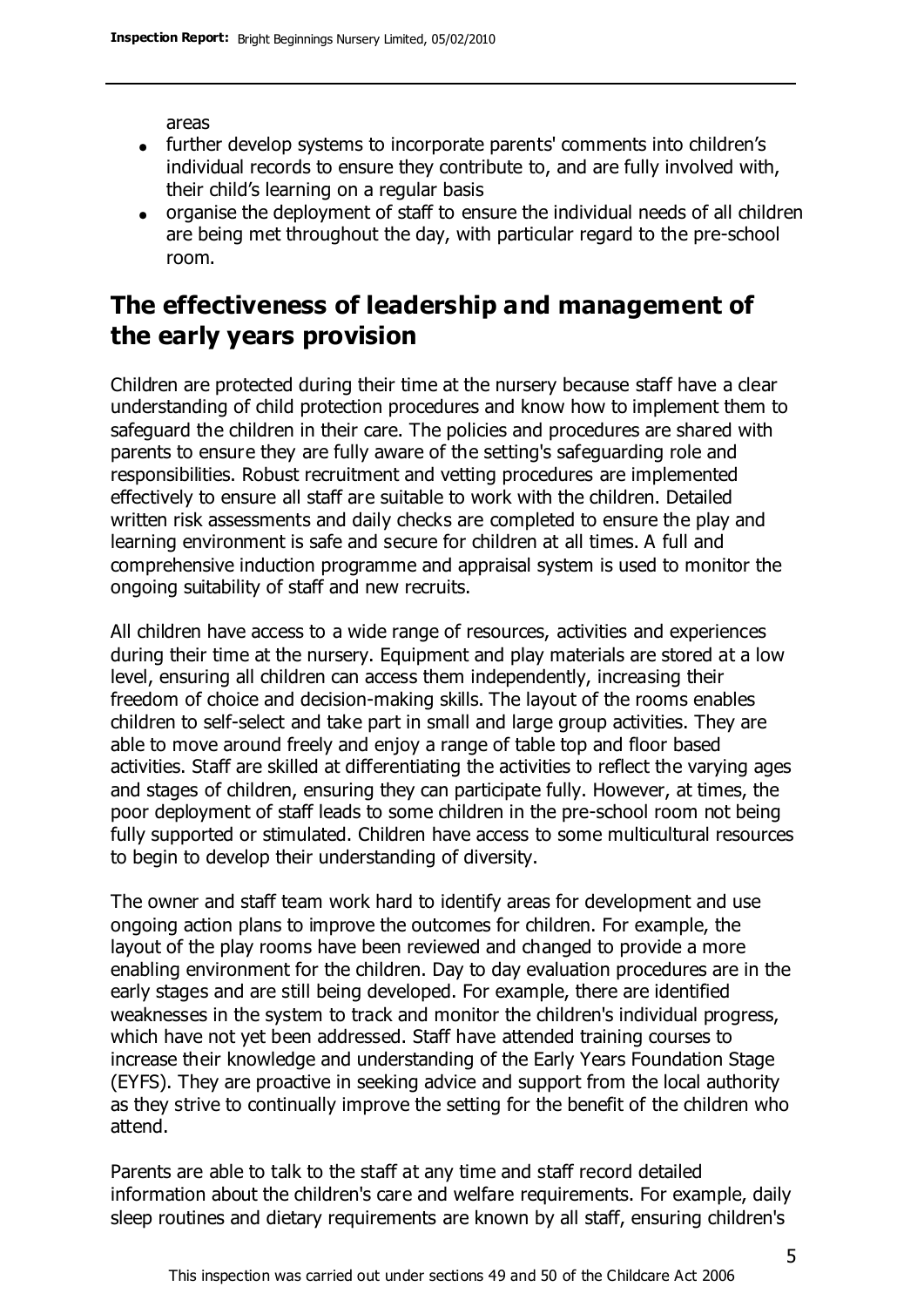individual care needs are met in line with the parent's requests. However, no information is currently gathered about the children's starting points with regard to their learning and development to help them make progress and provide them with sufficient challenge and stimulation from when they begin to attend the setting. Parents have access to their children's records on request. However, they are not able to contribute to them to ensure they are fully involved in their children's learning, limiting their opportunities to further develop and extend their children's learning at home. However, systems are being developed to ensure information is shared with other providers of the EYFS. This is to provide consistent care and learning for all children who attend other settings.

### **The quality and standards of the early years provision and outcomes for children**

All staff have a clear understanding of the EYFS and spend time observing and recording what the children can do. However, they do not use this information sufficiently to identify the children's next learning steps. Consequently, planned activities lack purpose and staff are unable to fully extend the children's learning and development in all areas. Children are making progress towards the early learning goals through incidental learning opportunities and the provision of suitable resources. Staff interact well with the children most of the time, however, some learning opportunities are missed because the staff are not aware of what the children are working towards. Children use their imaginations well during role play and cooperate with each other as they talk about their characters and develop their own ideas. For example, they dress up with hard hats and find tools to 'fix up' the nursery. Staff facilitate the play fully, finding additional resources and pointing out things the children can fix with the hammers and spanners. Staff introduce new vocabulary and allow the children time to practise pronouncing the new words, offering praise and encouragement.

Children are beginning to use mathematical language to describe size as they sort the wooden animals into groups and count everyday objects as they play. They have opportunities to express themselves creatively during art and craft activities and practise their emergent writing skills in a variety of ways. For example, children have access to writing materials at all times and make notes or take messages in the home corner. Younger children have the opportunity to explore and investigate their surroundings. For example, babies crawl to reach resources and watch themselves in mirrors. They reach for mobiles and enjoy taking part in activities with the older children. For example, the babies sit in high chairs and use their fingers or paint brushes to mark make, exploring and experimenting with the materials as they begin to learn about the resources they are using. Children show an interest in books and handle them correctly. They enjoy listening to staff read stories using character voices to bring the stories to life. Children have access to computers on a daily basis; however, their learning is not always fully supported in this area due to the deployment of staff. All children have access to a fully secure outdoor play area, which is still being developed to ensure all six areas of learning are covered both inside and outside. Children have opportunities to run and jump and practise their balancing and climbing skills on the large apparatus. They have access to an outdoor sand pit. A shed is used to store outdoor play equipment,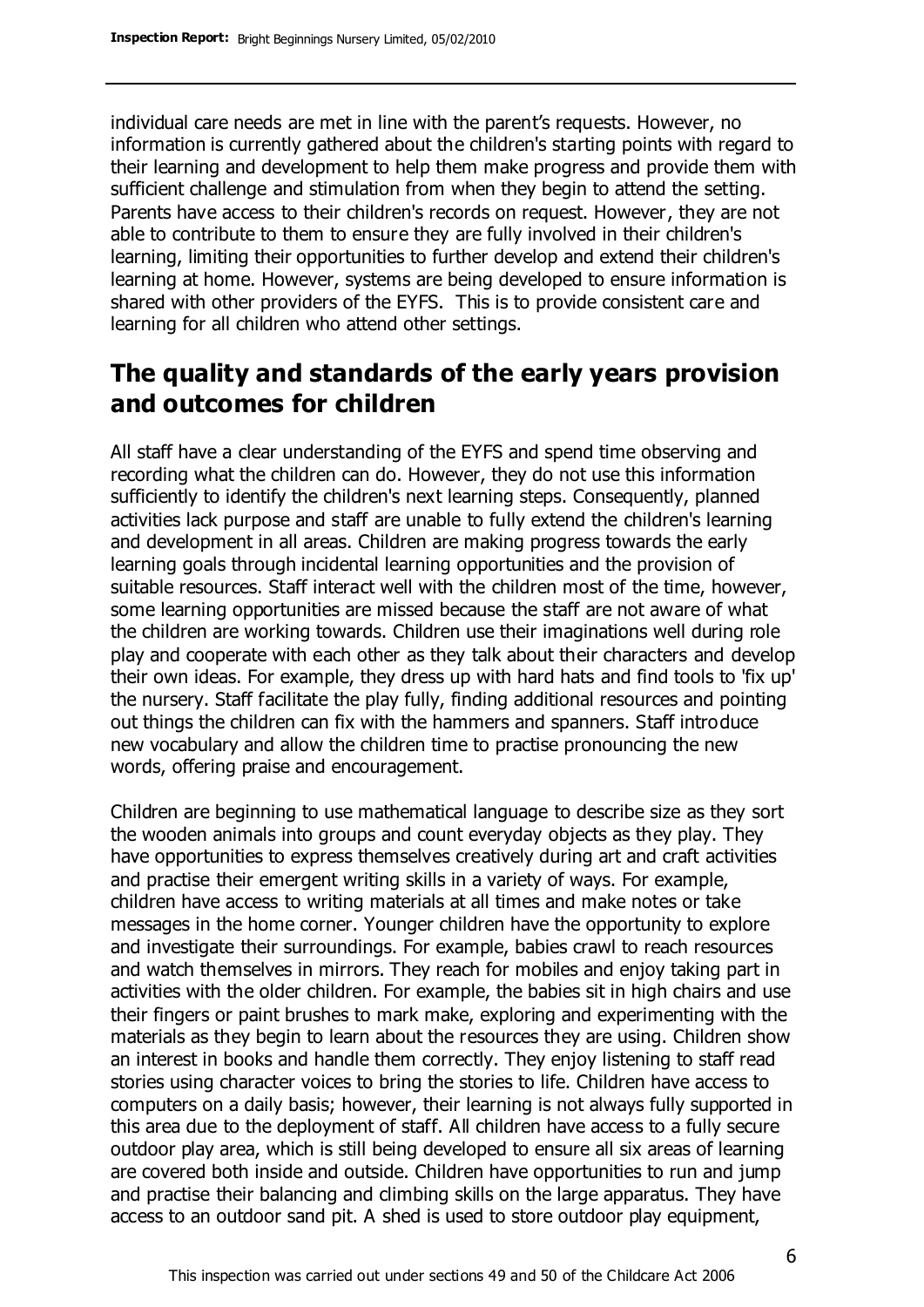such as, bats and balls; these are used to promote the children's hand to eye coordination.

Children are beginning to learn how to keep themselves safe through discussion and daily routines. For example, children are gently reminded not to throw the toys in case they hit somebody and hurt them. They are beginning to tuck their chairs under the table when they have finished at an activity and learn how to hold the scissors safely. Children know what to do in an emergency because staff and children practise regular fire drills to ensure the building is evacuated with ease. Younger children feel secure in the nursery and hold their arms out for cuddles, laughing and giggling with the staff. Staff are attentive and respond well to their requests, as they point to resources that are out of their reach. They know each child well and organise sleep routines around their individual needs. Children's selfcare skills are developing well as they wash their hands independently at appropriate times. Staff implement good hygiene procedures when changing nappies and children have individual, clearly labelled bedding to help prevent the possible spread of infection. Children are beginning to learn about the importance of healthy eating through the provision of nutritious snacks and meals and staff talk to them about the types of food they are good for them.

Children behave well throughout the sessions because the clear rules and boundaries are implemented consistently. As a result, the children know exactly what is expected of them. Staff praise and encourage the children, building sound relationships. They are encouraged to think about one another and they share and take turns well throughout the nursery. Children communicate well with each other and the staff during their time in the setting. They share ideas and explain their thoughts openly during their play. They are able to communicate with the staff expressing their needs clearly. For example, younger children point or take staff to what they want and older children suggest ideas for their activities, such as, 'fixing up' the nursery.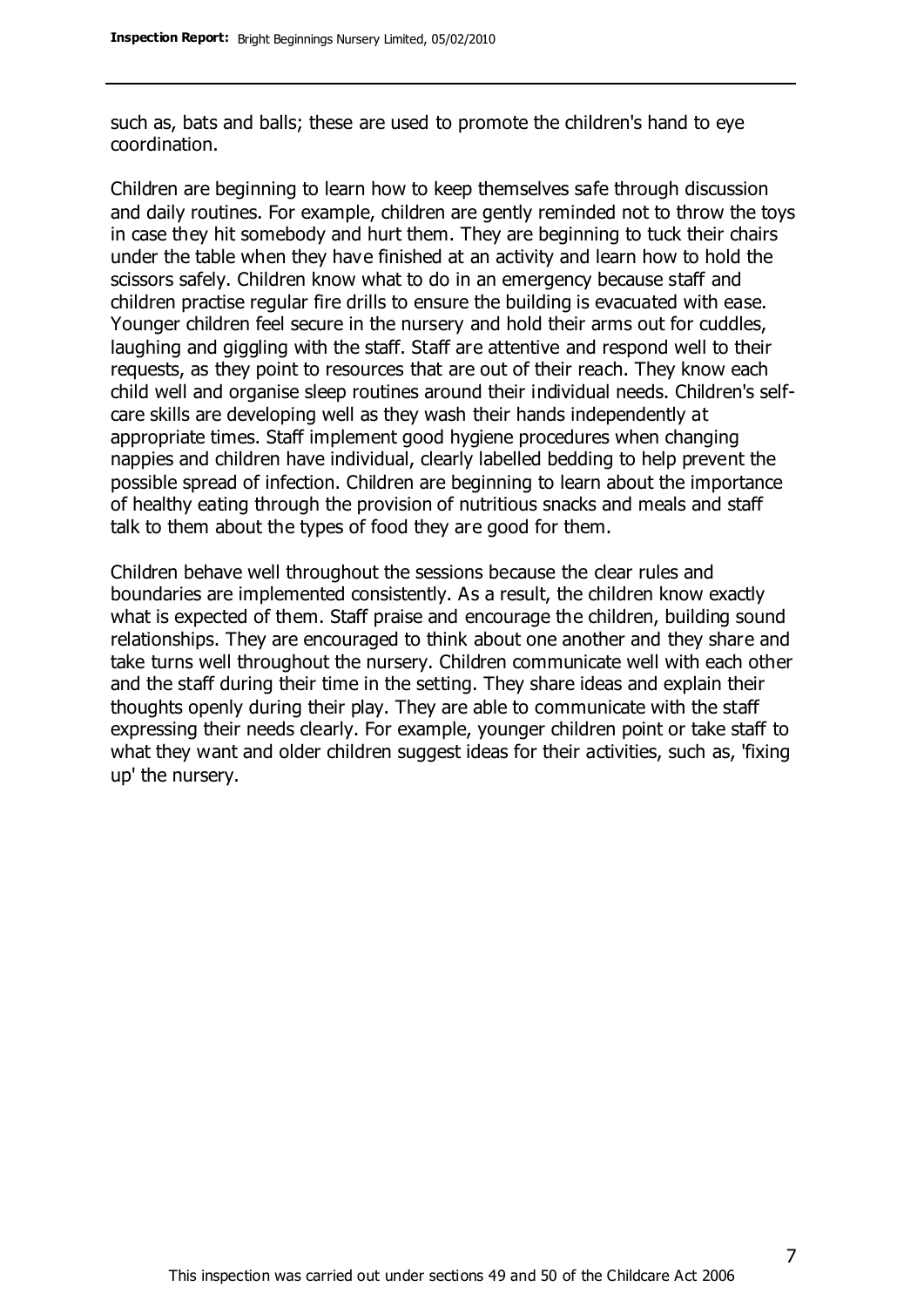## **Annex A: record of inspection judgements**

#### **The key inspection judgements and what they mean**

Grade 1 is Outstanding: this aspect of the provision is of exceptionally high quality Grade 2 is Good: this aspect of the provision is strong Grade 3 is Satisfactory: this aspect of the provision is sound Grade 4 is Inadequate: this aspect of the provision is not good enough

#### **The overall effectiveness of the early years provision**

| How well does the setting meet the needs of the<br>children in the Early Years Foundation Stage? |  |
|--------------------------------------------------------------------------------------------------|--|
| The capacity of the provision to maintain continuous                                             |  |
| improvement                                                                                      |  |

#### **The effectiveness of leadership and management of the early years provision**

| How effectively is the Early Years Foundation Stage led           |   |
|-------------------------------------------------------------------|---|
| and managed?                                                      |   |
| The effectiveness of leadership and management in embedding       |   |
| ambition and driving improvement                                  |   |
| The effectiveness with which the setting deploys resources        | 3 |
| The effectiveness with which the setting promotes equality and    |   |
| diversity                                                         |   |
| The effectiveness of safeguarding                                 |   |
| The effectiveness of the setting's self-evaluation, including the | 3 |
| steps taken to promote improvement                                |   |
| The effectiveness of partnerships                                 | 3 |
| The effectiveness of the setting's engagement with parents and    |   |
| carers                                                            |   |

#### **The quality of the provision in the Early Years Foundation Stage**

The quality of the provision in the Early Years Foundation Stage  $\vert$  3

#### **Outcomes for children in the Early Years Foundation Stage**

| <b>Outcomes for children in the Early Years Foundation</b>    |  |
|---------------------------------------------------------------|--|
| <b>Stage</b>                                                  |  |
| The extent to which children achieve and enjoy their learning |  |
| The extent to which children feel safe                        |  |
| The extent to which children adopt healthy lifestyles         |  |
| The extent to which children make a positive contribution     |  |
| The extent to which children develop skills for the future    |  |

Any complaints about the inspection or report should be made following the procedures set out in the guidance available from Ofsted's website: www.ofsted.gov.uk